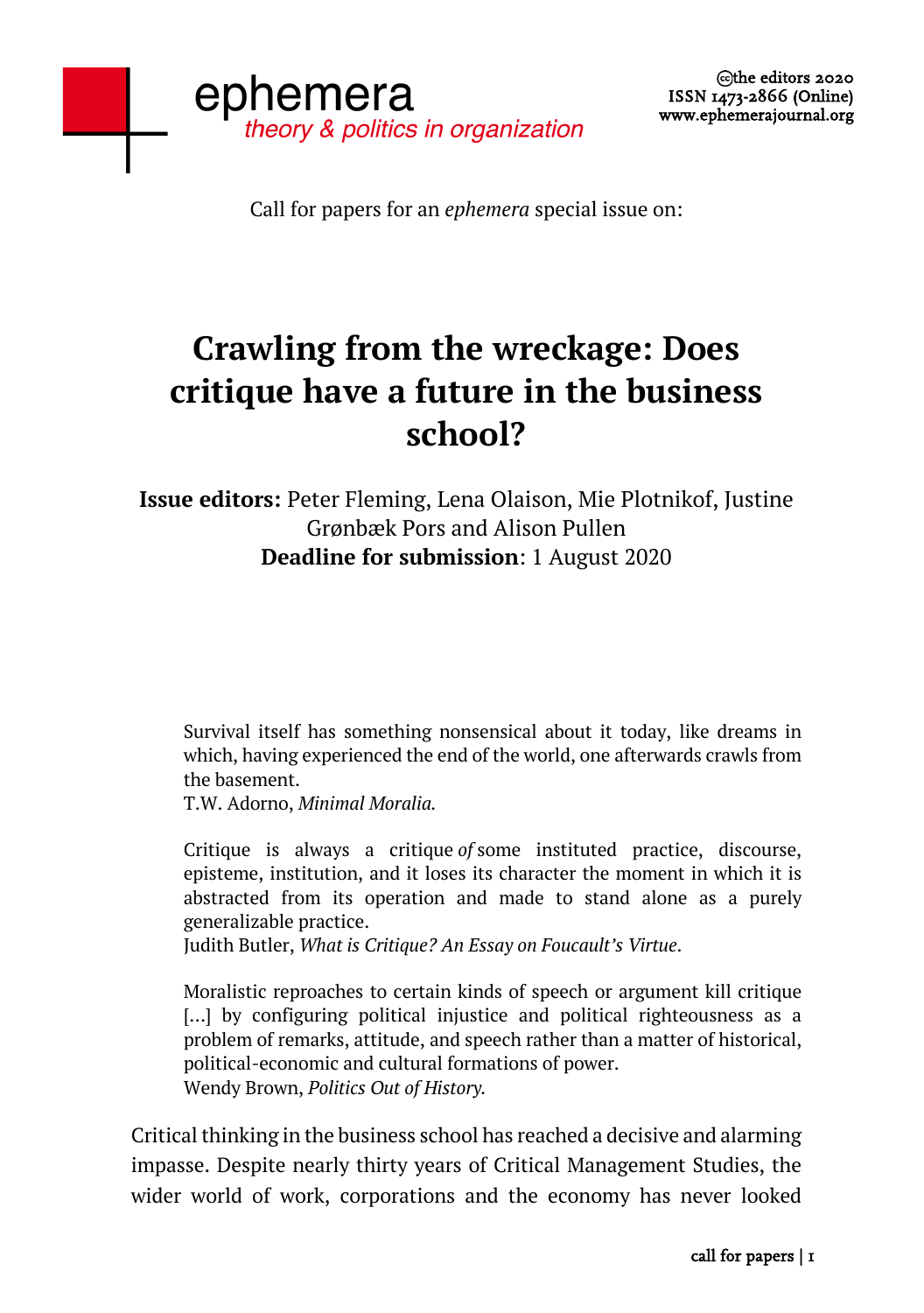bleaker. If critical thinking once harboured the optimistic hope of making a practical difference, in the face of such a brutal reality it now risks being an inept moralising bystander grimacing at others' attitudes as the ship goes down. This special issue explores how critique, criticality, and critical thinking, reflection and action may be conceived of in a world of Harvey Weinstein, the impending ecocide, and a triumphant global elite that have almost reduced radical politics (and society more generally) to a burnout wreckage of pointless complaint.

The business school itself has embraced 'extreme neoliberalism', with rampant managerialism and edict-issuing technocrats in full bloom. Sadly, even the institution that critical scholars call home is often touted as one of the more extreme emblems of all that is wrong with late capitalism. When it comes to keeping our own house in order, it is almost as if Critical Management Studies has been fiddling while Rome burned.

The necessity of critique, as well as our obligation to revisit the state and practice of critique was one of the founding principles for *ephemera* in 2001 (e.g. Böhm et al., 2001; Boje et al., 2001; Böhm and Spoelstra, 2004). Since then, *ephemera* has continued to explore matters relating to critique in the business school (Just, Muhr, Risberg, 2019; Butler, Delaney, Sliwa, 2017; Beverungen, Dunne, Sørensen, 2008) and neoliberalism (Birch and Springer, 2019; Davies and Dunne, 2016; Harney, 2009). Building on these efforts, as well as recent attempts to renew discussions of critical thinking in organization studies more broadly (e.g. but not limited to, Vachhani, 2019; Tyler, 2019; Pullen and Rhodes, 2014; Fotaki and Harding, 2017; Gilmore et al., 2019), this special issue will provide scholars with the opportunity to reimagine how critique can emerge from the business school in light of the dismal actuality that we find ourselves in. Can we crawl from the wreckage of a devastated neoliberal order?

Where to start? We could begin by revisiting, what it means to offer critique? What does it mean to critique from a particular position and place? What does achieving critique amount to? How will critique manifest and mutate as we move forward in scholarship and praxis? Is the practical revitalisation of critical thinking commensurate with the business school in its present form? Indeed, if it is true that the old order is now dying and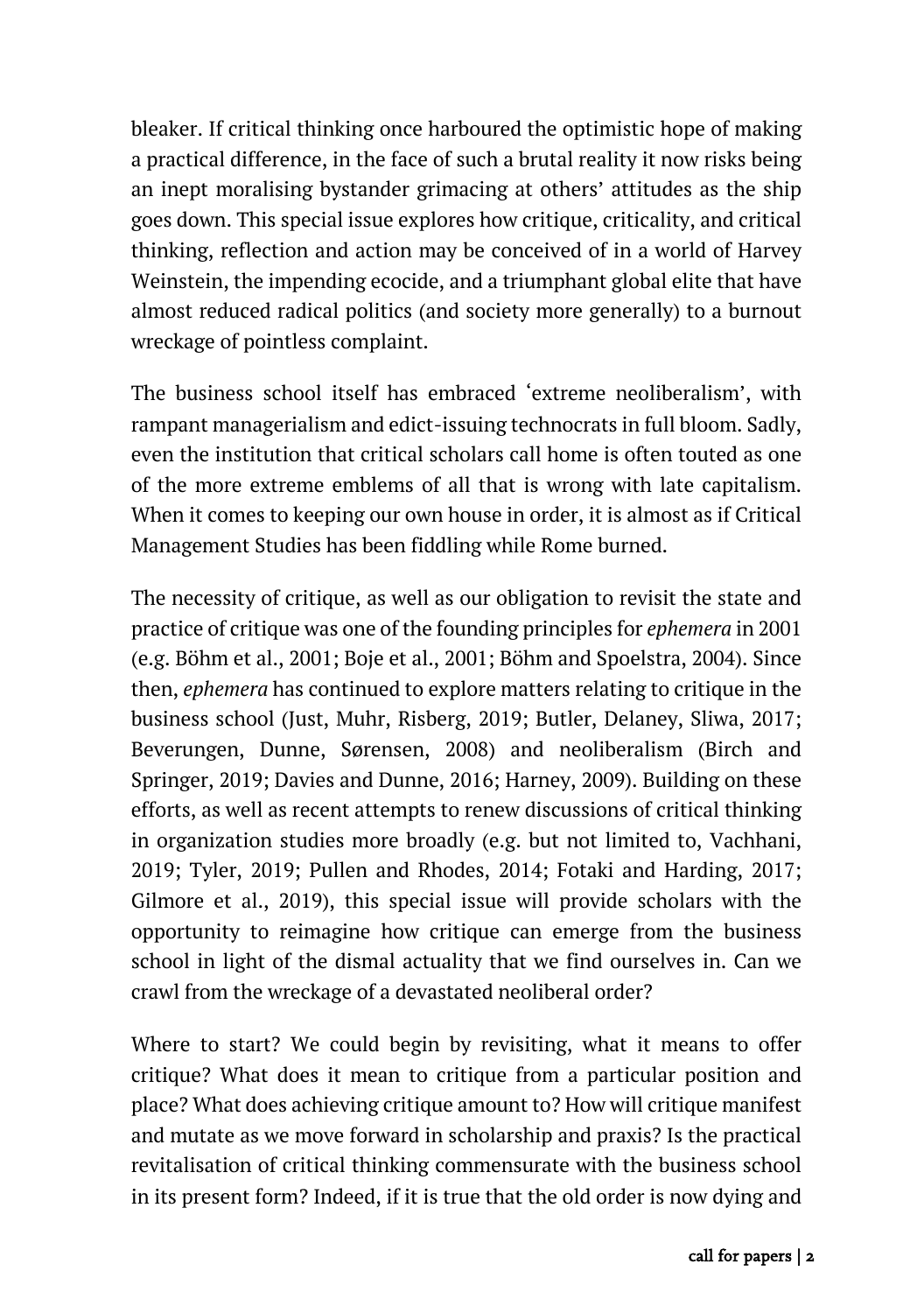the new one is struggling to be born, then we welcome papers that seek to bring about a renaissance of criticality in the business school and beyond. What would it mean to think about critique as embedded in our everyday academic work life (Ahmed, 2016)? How to conceive of new forms of critique and care beyond anthropocentrism (Puig de la Bellacasa, 2017)? What will it mean to practice critical thinking and action on a damaged planet (Tsing, Swanson, Gan and Bubandt, 2017)?

Although by no means inclusive, possible topics could include:

- Critical thinking, its origins and future in the business school and university.
- De-neoliberalizing the business school in an era of high-technocracy.
- Capitalism and the future of the university.
- Leftist Critique and radical politics in a Trumpian nightmare.
- Gender and critical thinking in the post-Weinstein era.
- The role of critical performativity in critique.
- Laying bodies on the line through embodied critique.
- The places and spaces of critique.
- The ethics of critique.
- The co-optation of critique into capitalist business school metrics, practices and ideologies.
- The death (and rebirth) of radical democracy in the business school.
- Decolonising critique.
- What comes after critique?
- Exploring common projects, collective imaginations and experimental futures for action and change
- Connection to land and Indigenous knowledge within critique.
- Critique from marginal thought.
- Critique as methodological approach.
- Critique as activism.

## **Deadline for submission: 1 August 2020**

All contributions should be submitted to the special issue editors at Peter Fleming (peter.fleming@uts.edu.au), Alison Pullen (Alison.pullen@mq.edu.au); Lena Olaison (lo.mpp@cbs.dk); Mie Plotnikof (mp@edu.au.dk) and Justine Grønbæk Pors (jgp.mpp@cbs.dk). Please note that we invite three categories of contributions for the special issue: research papers, notes, and reviews. Furthermore, we are indeed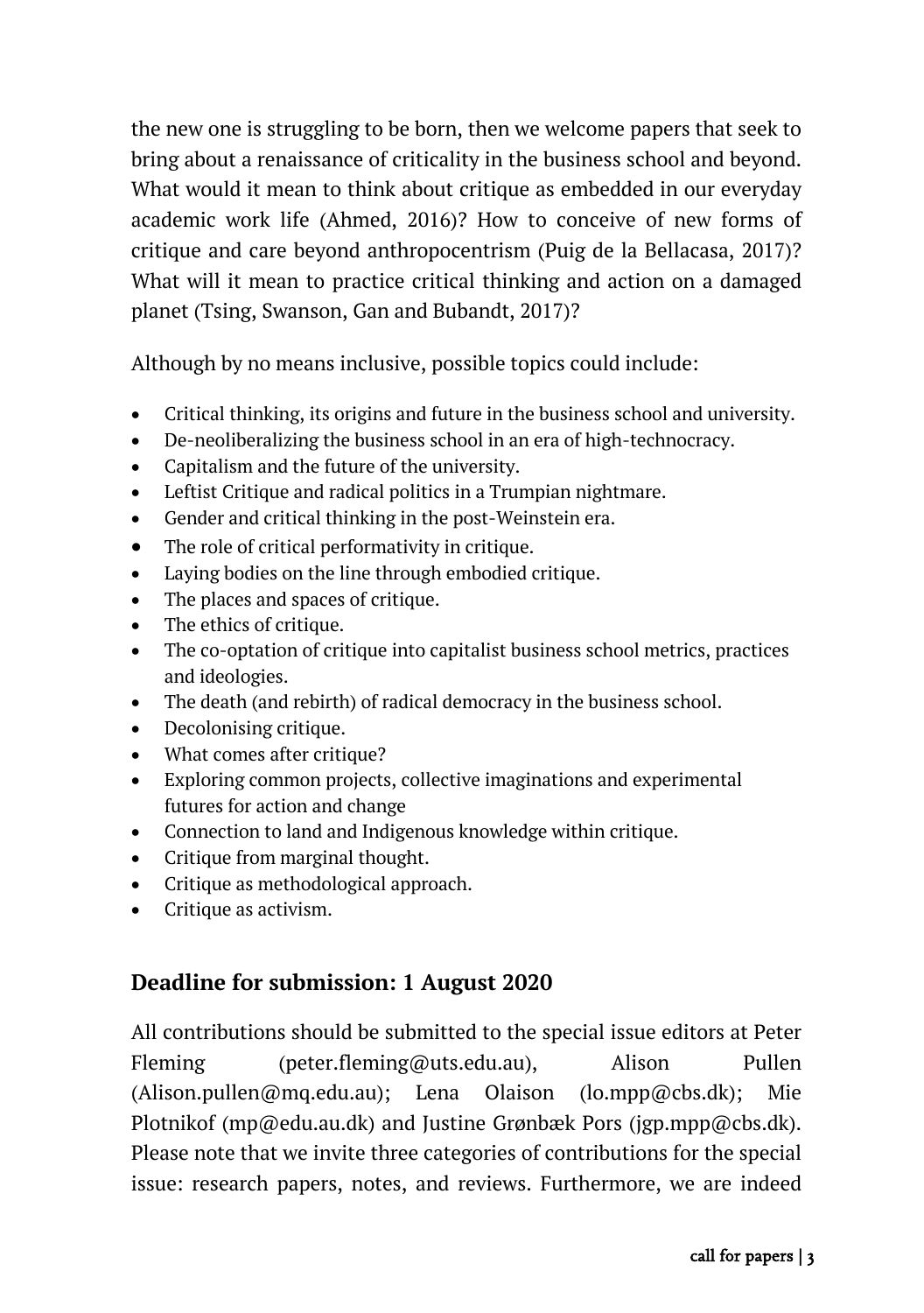open for discussing the potential of other types of submissions, e.g. interviews, interventions or documentations. More information about the different types of contributions that *ephemera* is interested in can be found at: http://www.ephemerajournal.org/how-submit. Contributions will undergo a double-blind review process. All submissions should follow *ephemera's* submissions guidelines, available at: http://www.ephemerajournal.org/howsubmit. For further information, please email the special issue editors.

## **References**

- Ahmed, S. (2016) *Living a feminist life*. Durham: Duke University Press.
- Böhm, S. and S. Spoelstra (eds.) (2004) No critique, *ephemera*, 4(2).
- Böhm, S., C. Jones and C. Land (eds.) (2001) 'Castles made of sand', *ephemera*, 1(1): 10.
- Beverungen, A., S. Dunne and B, Sørensen (eds.) (2008) *University, failed*, *ephemera*, 8(3).
- Birch, K. and S. Springer (eds.) (2019) Peak neoliberalism? Revisiting and rethinking the concept of neoliberalism, *ephemera*, 19(3).
- Boje, D., S. Böhm, C. Casey, S. Clegg, A. Contu, B. Costea, S. Gherardi, C. Jones, D. Knights, M. Reed, A. Spicer, H. Willmott (2001) 'Radicalising organisation studies and the meaning of critique', *ephemera*, 1(3): 303-313.
- Davies, W. and S. Dunne (2016) 'The limits of neoliberalism: An interview with Will Davies', *ephemera*, 16(1): 155-168.
- Fotaki, M. and N. Harding (2017) *Gender and the organization: Women at work in the 21st Century*. London: Routledge.
- Harney, S. (2009) 'Extreme neo-liberalism: An introduction', *ephemera*, 9(4): 318- 329.
- de La Bellacasa, M.P. (2017) *Matters of care: Speculative ethics in more than human worlds*. Minneapolis: University of Minnesota Press.
- Gilmore, S, N. Harding, J. Helin and A. Pullen (2019) 'Writing differently', *Management Learning,* 50(1): 3–10
- Just, S. S.L Muhr and A. Risberg (eds.) (2019) Feminism, activism, writing! Introduction to the special section, *ephemera*, 19(2).
- Pullen, A., and C. Rhodes (2014) 'Corporeal ethics and the politics of resistance in organizations', *Organization*, 21(6): 782-796.
- Tsing, A. L., N. Bubandt, E. Gan and H.A. Swanson, H. A. (eds.) (2017) *Arts of living on a damaged planet: Ghosts and monsters of the Anthropocene*. Minneapolis: University of Minnesota Press.